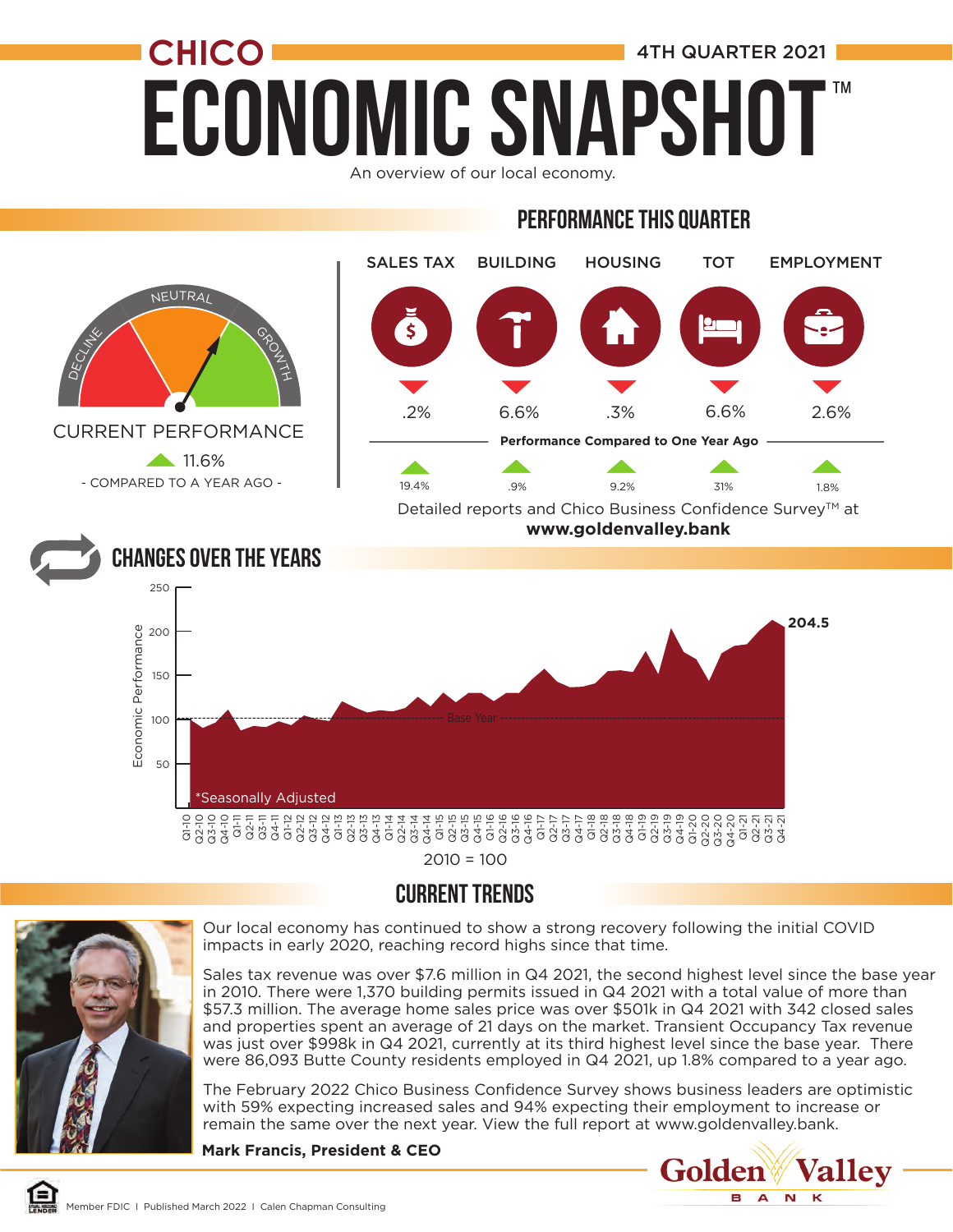#### Economic Snapshot **CHICO** overview of our local economy 4TH QUARTER 2021



# 4TH quarter trend

Sales tax revenue was over \$7.6 million in Q4 2021, down .2% from the previous quarter, the first quarterly decrease over the past year.

COVID had a strong initial impact in Q2 2020 when revenue immediately decreased by 28.4% or \$1.9 million from the previous quarter. Since that time, sales tax revenue has made a robust recovery and has increased four out of the past six quarters, up nearly \$2.8 million or 58.1% overall. Revenue is currently at its second highest level since 2010.

Fortunately our business leaders remain optimistic for the future. The February 2022 Chico Business Confidence Survey shows 59% of local business leaders are expecting to see increased sales over the next 12 months. Make sure to view the full results of the Chico Business Confidence Survey at www.goldenvalley.bank

anh francis

Mark Francis President and CEO | Golden Valley Bank More Snapshot information available at www.goldenvalley.bank



Golden **Valley**  $N$  K в  $\blacktriangle$ 



#### Q4 Sales Tax Performance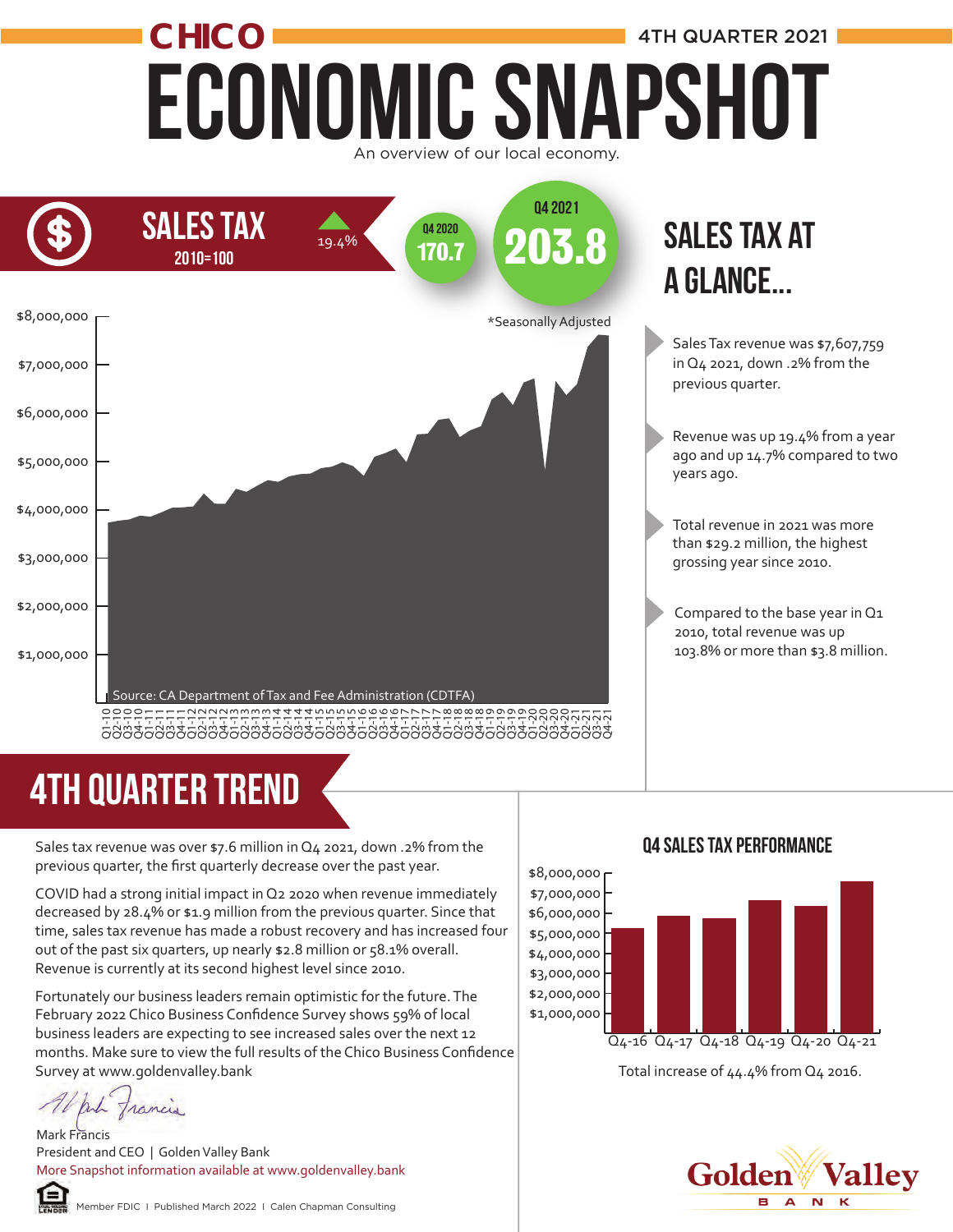## Economic Snapshot **CHICO 1** 4TH QUARTER 2021 An overview of our local economy.



# 4TH quarter trend

There were 1,370 building permits issued in Q4 2021 with a total value of more than \$57.3 million, a slight decrease of 6.6% following a robust performance over the past couple of years.

In 2021, the total valuation of permits issued reached its highest level since 2010 with 5,748 permits and a value of more than \$237.1 million. This is up from a total of \$70.9 million issued in 2010 and up from \$187.3 million issued in 2020.

The building industry quickly recovered from any initial COVID impacts and is expected to mantain a strong performance.

White francis

Mark Francis President and CEO | Golden Valley Bank More Snapshot information available at www.goldenvalley.bank



Member FDIC I Published March 2022 I Calen Chapman Consulting

#### **BUILDING PERMITS** at a glance...

- Total value of permits issued was over \$57.3 million in Q4 2021, down 6.6% from the previous quarter.
- Current valuation was up .9% from a year ago and up 24.8% from two years ago.
- In 2021, total valuation of permits issued was over \$237.1 million, the highest grossing year since 2010.
- Compared to Q1 2010, total valuation has increased 214.7% or more than \$39.1 million.

#### Q4 Building permit Valuation



Total increase of 51.7% since Q4 2016.

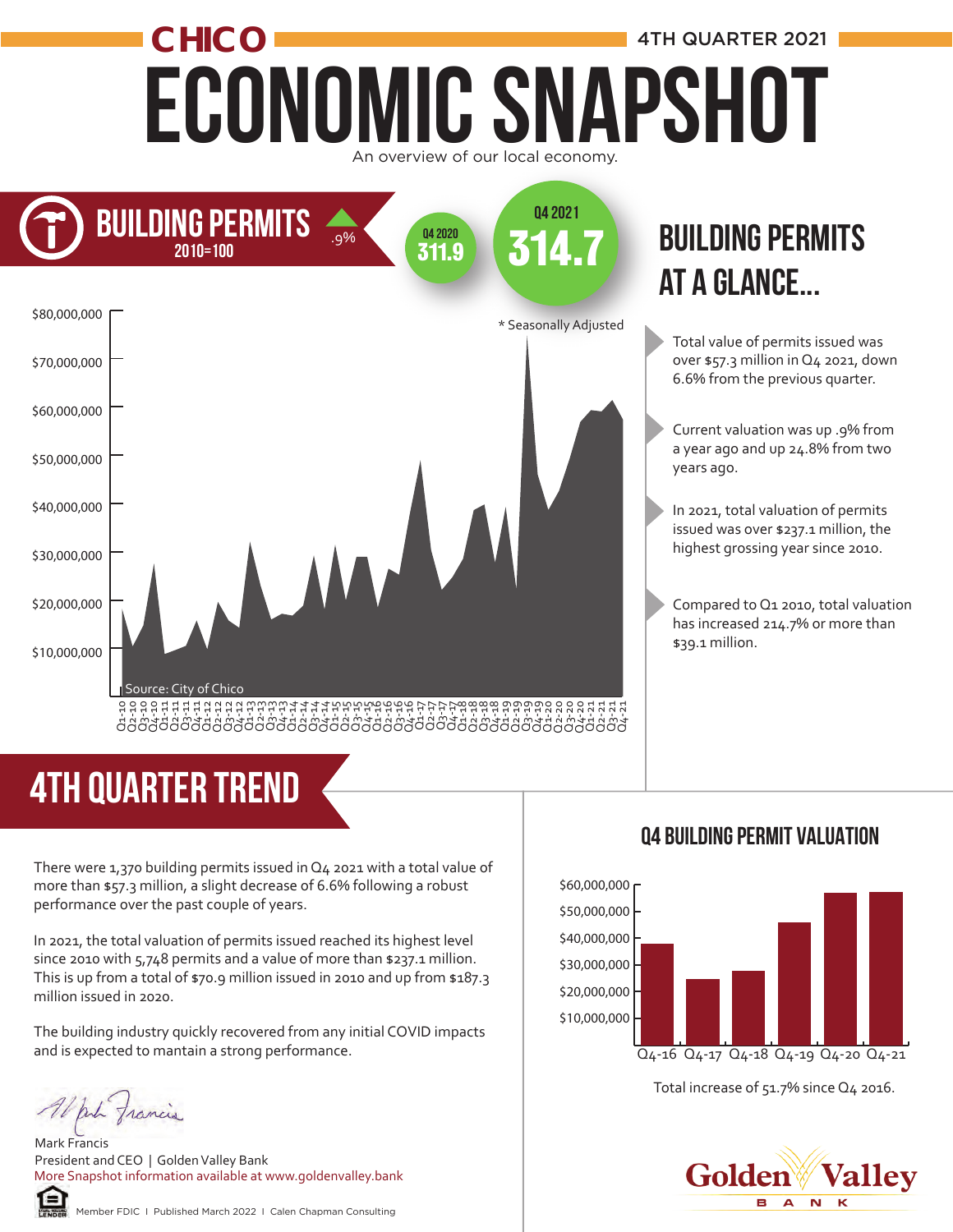## ECONOMIC SNAPSHOT CHICO **CHICO 1** 4TH QUARTER 2021 An overview of our local economy.



#### Housing market at a glance...

Average home sales price was \$501,864 in Q4 2021, down .3% from the previous quarter.

- Prices were up 9.2% from a year ago and up 21.1% from two years ago.
- There were 342 closed sales, down from 408 in the previous quarter and down from 383 closed sales a year ago.

Properties stayed on the market an average of 21 days, down from 23 days in the previous quarter and up from 14 days a year ago.

# 4th quarter trend

The average home sales price was over  $$501k$  in Q4 2021, down .3% from the previous quarter. This was the first quarterly decrease since Q3 2019, with prices currently at their second highest level since Q1 2010.

Overall, 2021 was another strong year with record high prices and properties spending a short amount of time on the market. There were 1,475 closed sales in 2021 and properties spent an average of 20 days on the market. This was up from 1,442 closed sales and down from 28 days in 2020.

When compared to the base year in Q1 2010, average prices are up 80.8%.

put francis

⋐

Mark Francis President and CEO | Golden Valley Bank More Snapshot information available at www.goldenvalley.bank

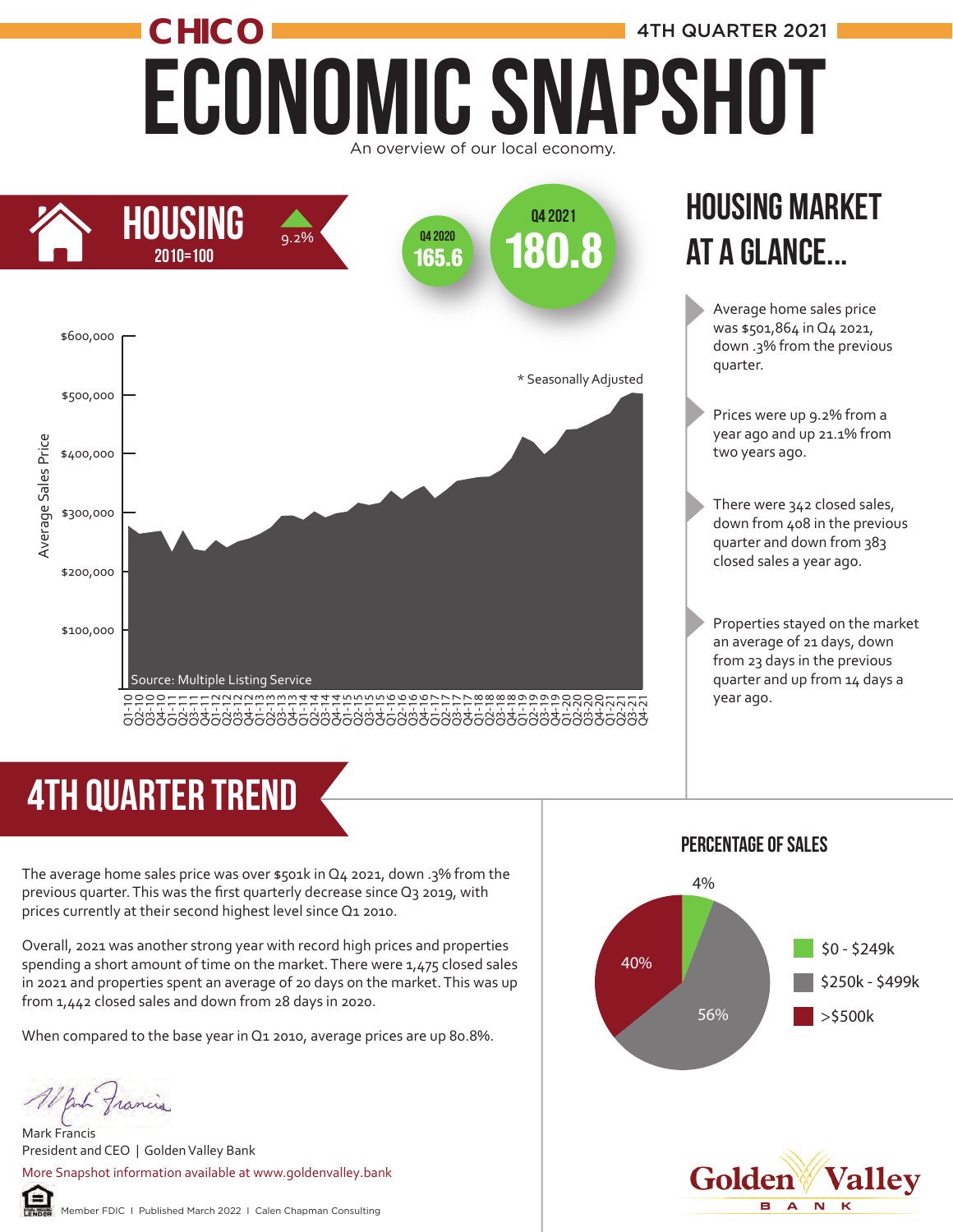## Economic Snapshot **CHICO 1** 4TH QUARTER 2021 An overview of our local economy.



#### tot at a glance...

- TOT revenue was \$998,327 in Q4 2021, down 6.6% from the previous quarter.
- Revenue was up 31% from a year ago and up 16.8% from two years ago.
- Total revenue in 2021 was more than \$3.6 million, the highest grossing year since 2010.
- Compared to the base year in Q1 2010, current revenue is up 96.1% or more than \$426k.

# 4TH quarter trend

Transient Occupancy Tax revenue was just over \$998k in Q4 2021, currently at its third highest level since the base year in 2010.

TOT revenue has noticed a bit of volatility over the past few years due to some major events that have impacted our region. In 2018 and 2019, revenue had a robust growth period due to the impacts of the Camp Fire and demand for hotels from survivors and workers here for the recovery. Shortly after in Q2 2020, COVID made a strong and quick impact, immediately pulling revenue down from record highs. Revenue decreased by 44.6% in Q2 2020, nearly back to 2010 levels.

Fortunately, TOT revenue has made a solid recovery from the negative COVID impacts and appears to remain strong at this time.

War francis

Mark Francis President and CEO | Golden Valley Bank More Snapshot information available at www.goldenvalley.bank



#### Member FDIC I Published March 2022 I Calen Chapman Consulting

#### Total increase of 56.7% from Q4 2016. \$200,000 \$400,000 \$600,000 \$800,000 \$1,000,000 Q4-16 Q4-17 Q4-18 Q4-19 Q4-20 Q4-21



#### Q4 tot Performance